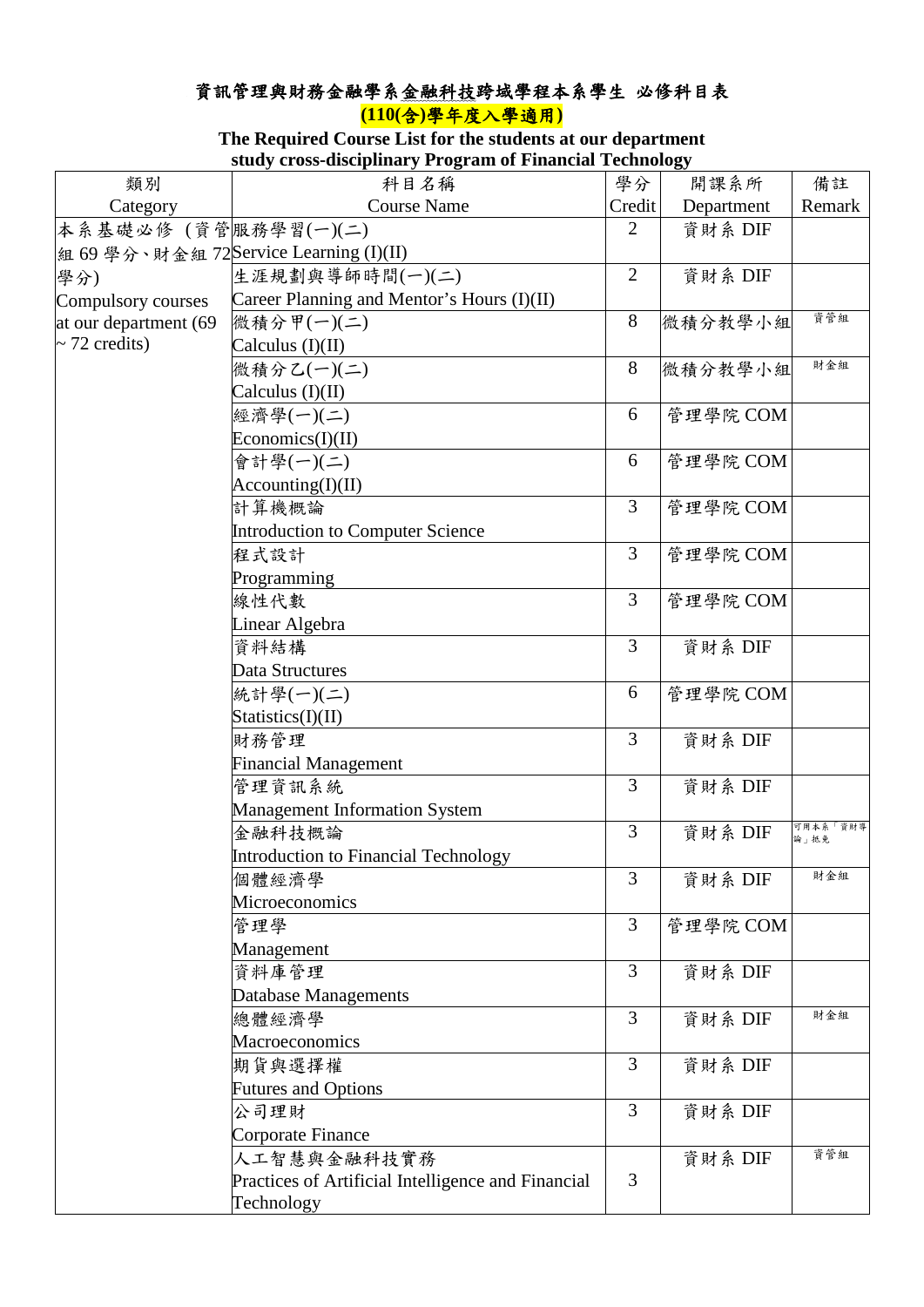|                              | 財務報表分析                              |                                                  | 3              | 資財系 DIF |                        |
|------------------------------|-------------------------------------|--------------------------------------------------|----------------|---------|------------------------|
|                              | <b>Financial Statement Analysis</b> |                                                  |                |         |                        |
| 本系專業選修 (資管                   |                                     |                                                  |                | 資財系 DIF |                        |
| 組6學分、財金組3學                   |                                     |                                                  |                |         |                        |
| 分)                           |                                     | 由本系專業選修課程任選:資管組6學分、財                             |                |         |                        |
| <b>Elective Professional</b> |                                     | 金組3學分,且不得與「金融科技跨域模組選                             |                |         |                        |
| Courses at our               | 修課程 重複認列學分。                         |                                                  |                |         |                        |
| department: $3 \sim 6$       |                                     |                                                  |                |         |                        |
| credits.                     |                                     |                                                  |                |         |                        |
| 金融科技跨域模組 共同必修                |                                     | 投資學                                              | 3              | 資財系 DIF |                        |
| (31 學分)                      | $(10 \frac{\text{#}}{\text{})})$    | Investments                                      |                |         |                        |
| Cross-disciplinary           |                                     | 金融科技跨領域專題(一)(二)                                  | 4              | 資財系 DIF | 可用本系资訊與財<br>金專題(一)(二)抵 |
| modules at our               |                                     | Compulsory   Cross-disciplinary Project (I) (II) |                |         | 免.                     |
| department (31 credits)      | Courses (10)                        | 企業講座                                             | 3              | 資財系 DIF |                        |
|                              | cerdits)                            | Seminar on Business or                           |                | 資工系 CS  |                        |
| 修畢於畢業證書加註                    |                                     | <b>Introduction to Financial</b>                 |                |         |                        |
| 『跨域專長:金融科                    |                                     | Technology                                       |                |         |                        |
| 技』                           | 資訊科技                                | 演算法概論*                                           | $\overline{3}$ | 資工系 CS  | .可用本系「演<br>算法」抵免       |
| It could be remarked as      | 模組                                  | Introduction to Algorithms                       |                |         | 資工系重要課<br>涅擋修制度請參閱     |
| "Cross-Disciplinary          | (9學分)                               |                                                  |                |         | 该系學士班修業辦               |
| Specialty: Financial         |                                     | 計算機網路概論                                          | 3              | 資工系 CS  |                        |
| Technology" on the           | $(9 \text{ credits})$               | Introduction to Computer                         |                |         |                        |
| diploma after the            |                                     | <b>Networks</b>                                  |                |         |                        |
| module curriculum is         |                                     | 人工智慧概論                                           | 3              | 資工系 CS  |                        |
| completed.                   |                                     | <b>Introduction to Artificial</b>                |                |         |                        |
|                              |                                     | Intelligence                                     |                |         |                        |
|                              |                                     | 基礎程式設計                                           | $\overline{0}$ | 資工系 CS  | 認證考試                   |
|                              |                                     | <b>Basic Programming</b>                         |                |         |                        |
|                              | 選修                                  | 系統分析與設計                                          | 3              | 資財系 DIF |                        |
|                              | (12學分)                              | <b>System Analysis and Design</b>                |                |         |                        |
|                              |                                     | 商用資料通訊                                           | 3              | 資財系 DIF |                        |
|                              | Elective                            | <b>Business Data Communications</b>              |                |         |                        |
|                              | Courses (12)                        | 資訊安全                                             |                | 資財系 DIF |                        |
|                              | credits)                            | <b>Information Security</b>                      | $\overline{3}$ |         |                        |
|                              |                                     | 資料科學                                             |                | 資財系 DIF |                        |
|                              |                                     | Data Science                                     | 3              |         |                        |
|                              |                                     | 數理統計                                             | 3              | 資財系 DIF |                        |
|                              |                                     | <b>Mathematical Statistics</b>                   |                |         |                        |
|                              |                                     | 財務工程導論                                           | 3              | 資財系 DIF |                        |
|                              |                                     | <b>Introduction in Financial</b>                 |                |         |                        |
|                              |                                     | Engineering                                      |                |         |                        |
|                              |                                     | 財務計量經濟學                                          | 3              | 資財系 DIF |                        |
|                              |                                     | <b>Financial Econometrics</b>                    |                |         |                        |
|                              |                                     | 財務風險管理                                           | 3              | 資財系 DIF |                        |
|                              |                                     | <b>Financial Risk Management</b>                 |                |         |                        |
|                              |                                     | 貨幣銀行與金融風暴                                        | 3              | 資財系 DIF |                        |
|                              |                                     | Money, Banking, and Financial                    |                |         |                        |
|                              |                                     | Crisis                                           |                |         |                        |
|                              |                                     | 國際財務管理                                           | 3              | 資財系 DIF |                        |
|                              |                                     |                                                  |                |         |                        |